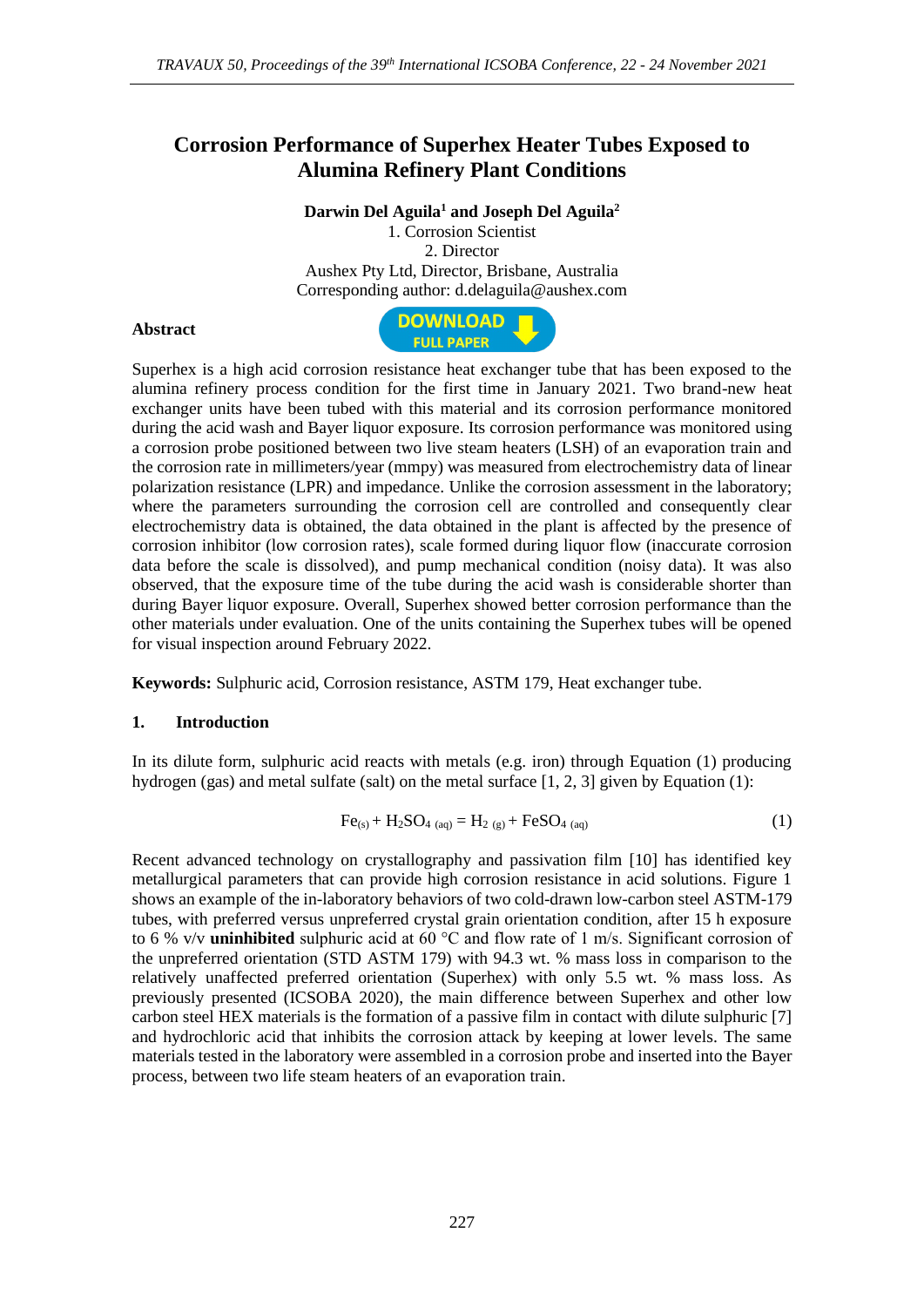

**Figure 1. Laboratory mass loss images of Superhex vs STD ASTM 179** 

About 1000 tubes (lengths) of the Superhex material have been placed in each brand-new heat exchanger (HEX) unit and exposed to the alumina refinery process conditions as showed in Figure 2.